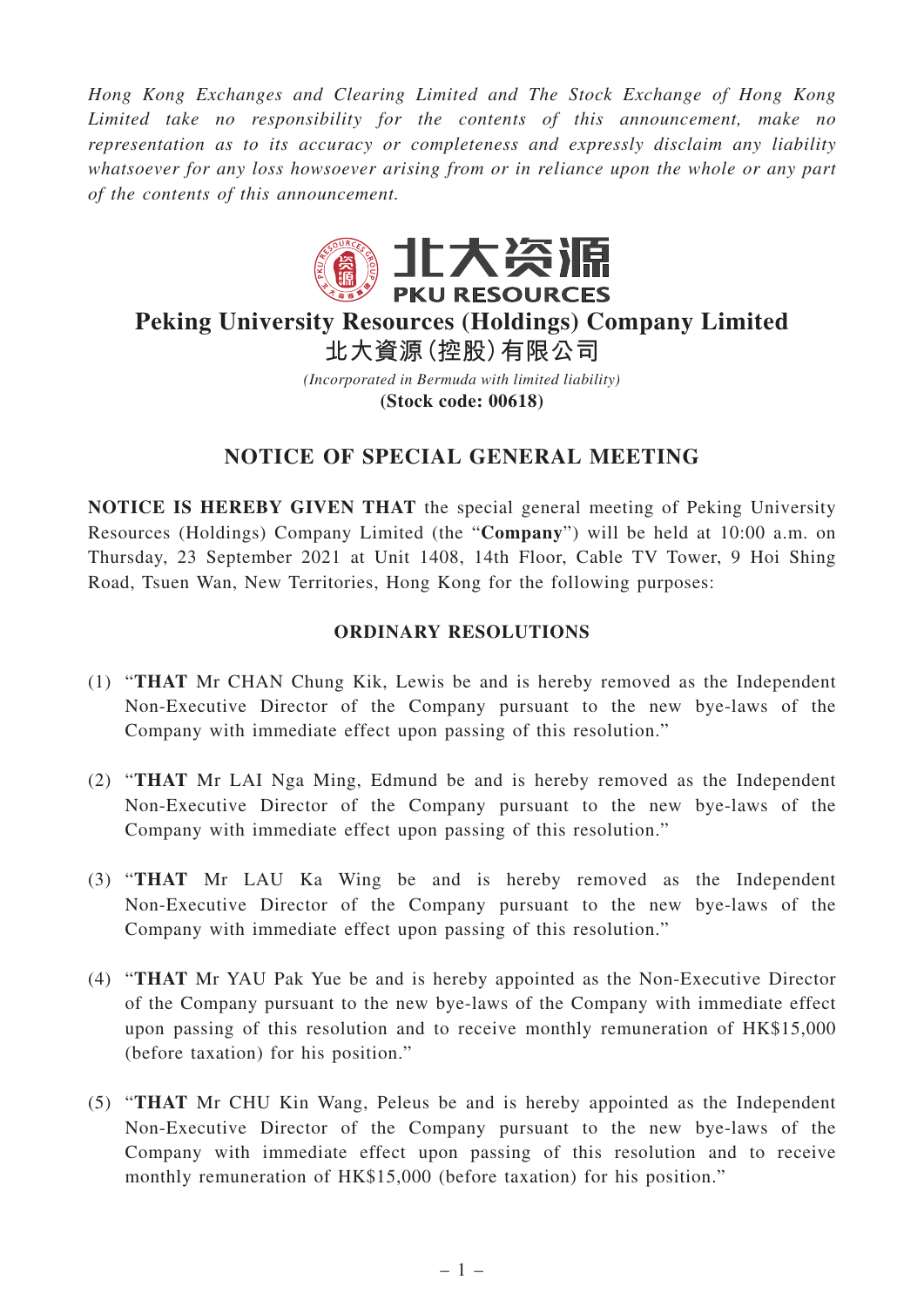- (6) "**THAT** Mr CHIN Chi Ho, Stanley be and is hereby appointed as the Independent Non-Executive Director of the Company pursuant to the new bye-laws of the Company with immediate effect upon passing of this resolution and to receive monthly remuneration of HK\$15,000 (before taxation) for his position."
- (7) "**THAT** Mr NING Rui be and is hereby appointed as the Independent Non-Executive Director of the Company pursuant to the new bye-laws of the Company with immediate effect upon passing of this resolution and to receive monthly remuneration of HK\$15,000 (before taxation) for his position."
- (8) "**THAT** Mr CHUNG Wai Man be and is hereby appointed as the Independent Non-Executive Director of the Company pursuant to the new bye-laws of the Company with immediate effect upon passing of this resolution and to receive monthly remuneration of HK\$15,000 (before taxation) for his position."

## By Order of the Board **Peking University Resources (Holdings) Company Limited Cheang Yee Wah Eva**

*Company Secretary*

Hong Kong, 14 July 2021

*Notes:*

- 1. Any shareholder entitled to attend and vote at the meeting is entitled to appoint another person as his/her proxy to attend and vote instead of him/her. A shareholder who is the holder of two or more shares may appoint more than one proxy to attend on the same occasion. A proxy needs not be a shareholder of the Company but must be present in person at the meeting to represent the shareholder. Completion and return of the form of proxy will not preclude a shareholder from attending the meeting and voting in person. In such event, his/her form of proxy will be deemed to have been revoked.
- 2. Where there are joint holders of any share, any one of such joint holders may vote at the meeting, either personally or by proxy, in respect of such share as if he/she were solely entitled thereto, but if more than one of such joint holders be present at the meeting, that one of the said persons so present whose name stands first on the register of members of the Company in respect of such share shall alone be entitled to vote in respect thereof.
- 3. In order to be valid, the instrument appointing a proxy together with the power of attorney or other authority, if any, under which it is signed, or a notarially certified copy of that power or authority must be deposited at the principal place of business of the Company at Unit 1408, 14th Floor, Cable TV Tower, 9 Hoi Shing Road, Tsuen Wan, New Territories, Hong Kong, or the Company's Hong Kong branch share registrar, Tricor Tengis Limited, at Level 54, Hopewell Centre, 183 Queen's Road East, Hong Kong not less than 48 hours before the time for holding the meeting or any adjournment thereof.